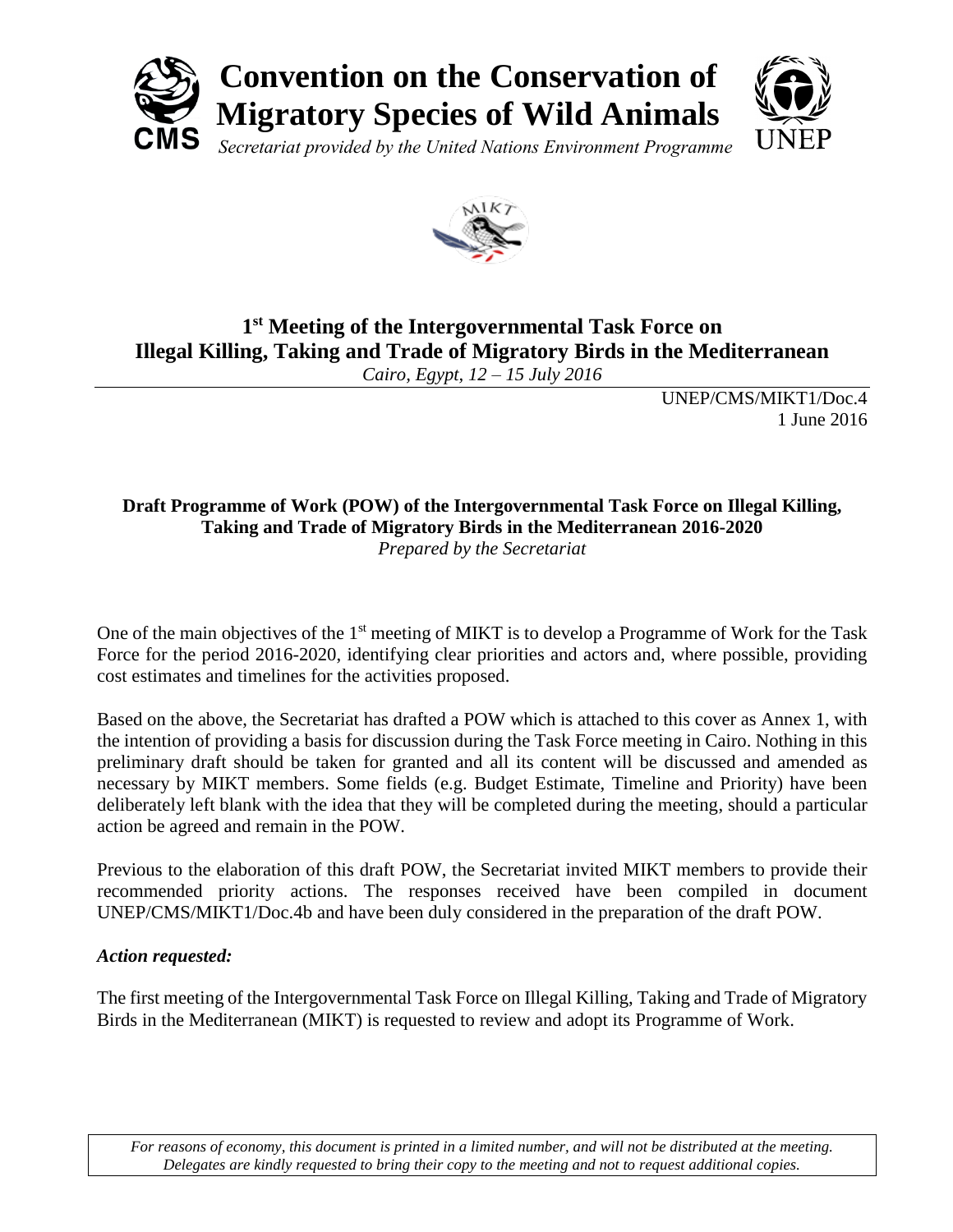## **DRAFT PROGRAMME OF WORK 2016-2020 FOR THE INTERGOVERNMENTAL TASK FORCE ON**

### **ILLEGAL KILLING, TAKING AND TRADE OF MIGRATORY BIRDS IN THE MEDITERRANEAN**

#### June 2016

#### Prepared by the Secretariat

### **INTRODUCTION**

1. The priority actions in this draft Programme of Work (POW) are based on the existing guidelines and action plans in place for the Mediterranean region, including the Tunis Action Plan 2013- 2020 for the eradication of illegal killing, trapping and trade of wild birds. They are also based on the proposals received from participants of the first meeting of MIKT.

2. The implementation of the POW requires cooperation among responsible stakeholders, governments, local communities, international organizations, law enforcement agencies, and nature conservation NGOs, including hunting associations, for greater impact.

3. The present POW includes a zero tolerance approach to illegal killing, trapping and trade of birds, and the adoption of a full and proactive role at national level in fighting against illegal activities related to the illegal killing, taking and trade of migratory birds.

### 4. This POW contributes to the achievement of:

- a. the CMS Strategic Plan 2015-2023
- b. the Strategic Plan of the Convention on Biological Diversity 2011-2020, and its Aichi targets, particularly Target  $12<sup>1</sup>$ ;
- c. the Sustainable Development Goals (SDGs)<sup>2</sup> particularly goal 15 related to biodiversity which sets a target to take urgent action to end poaching and trafficking of protected species of flora and fauna and address both demand and supply of illegal wildlife products;
- d. the EU Biodiversity Strategy to 2020 (COM (2011) 244) and, in particular, its target 1 "Fully implement the Birds and Habitats Directives";
- e. the CMS Programme of Work on Migratory Birds and Flyways adopted through Resolution 11.14.

 $\overline{a}$ 

 $1$  Aichi Target 12: By 2020 the extinction of known threatened species has been prevented and their conservation status, particularly of those most in decline, has been improved and sustained.

<sup>&</sup>lt;sup>2</sup> <http://www.un.org/sustainabledevelopment/biodiversity/>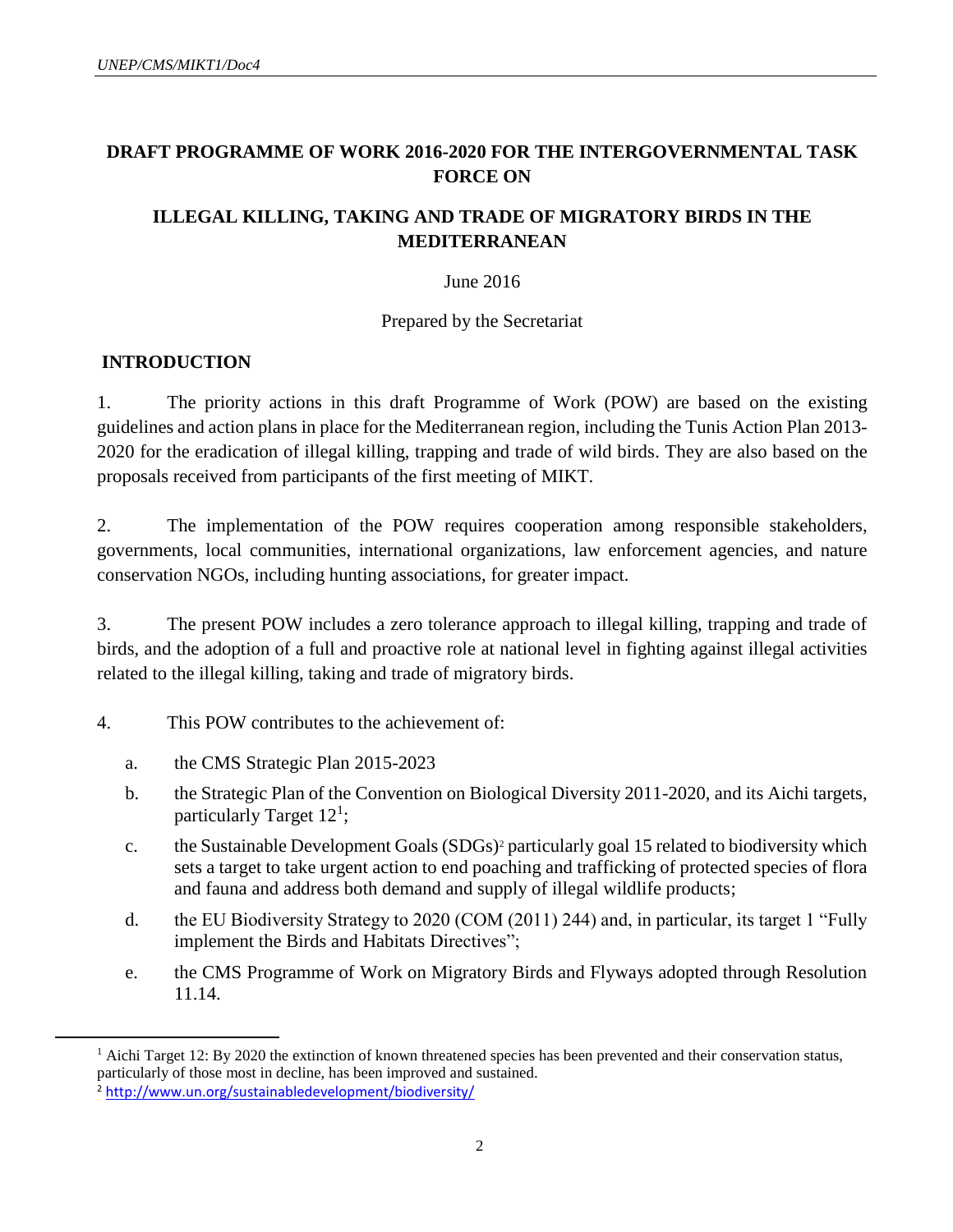- 5. The POW is divided into three main Thematic Work Areas, as follows:
	- Legal and institutional aspects
	- Conservation and monitoring
	- Education and public awareness

These Thematic Work Areas are inspired in the Tunis Action Plan 2013-2020 for the eradication of illegal killing, trapping and trade of wild birds.

6. The AEWA Plan of Action to Address Bird Trapping along the Mediterranean Coasts of Egypt and Libya will be considered as a model in the case of drafting and adoption of Action Plans to address specific issues at national level.

7. The budget estimates are only indicative and subject to the relevant fundraising to implement these activities. Voluntary contributions are invited to realize the implementation of this POW.

8. The implementation of the POW will require coordination. A budget to cover the services of a MIKT Coordinator from 2018 onwards will be required.

9. This POW complements the work of the Agreement on the Conservation of African-Eurasian Migratory Waterbirds (AEWA), the Memorandum of Understanding on the Conservation of Migratory Birds of Prey in Africa and Eurasia (Raptors MOU), the African-Eurasian Migratory Landbirds Species Action Plan (AEMLAP) and the Tunis Action Plan 2013-2020 for the eradication of illegal killing, trapping and trade of wild birds.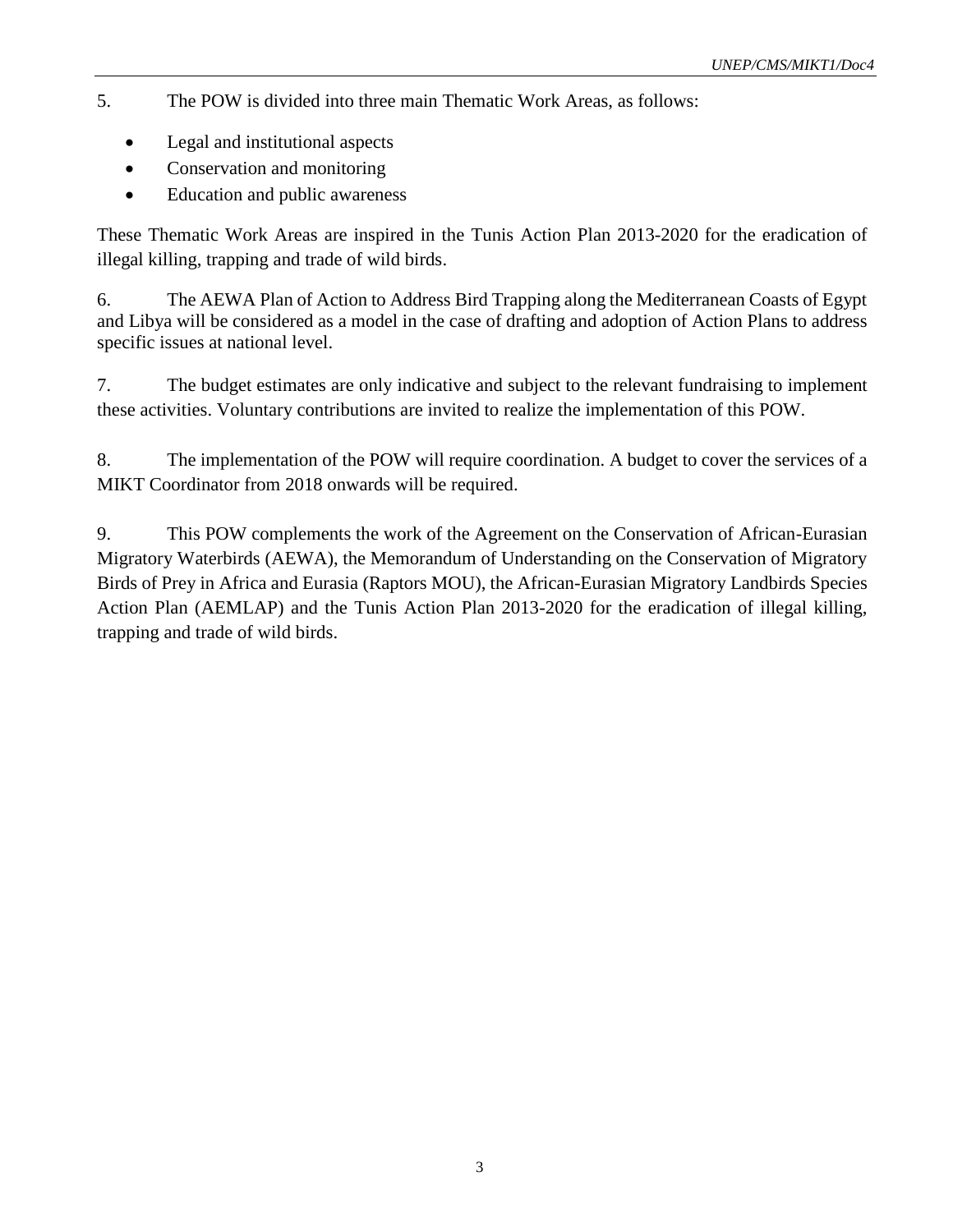## **ACRONYMS**

| <b>AEWA</b>    | African Eurasian Waterbird Agreement                                            |
|----------------|---------------------------------------------------------------------------------|
| <b>AEMLAP</b>  | African Eurasian Migratory Landbirds Action Plan                                |
| <b>BLI</b>     | <b>BirdLife International</b>                                                   |
| CABS           | Committee against Bird Slaughter                                                |
| <b>CMS</b>     | Convention on the Conservation of Migratory Species of Wild Animals             |
| <b>CITES</b>   | Convention on International Trade in Endangered Species of Wild Fauna and Flora |
| EU             | European Union                                                                  |
| EC             | <b>European Commission</b>                                                      |
| <b>EURING</b>  | European Union for Bird Ringing                                                 |
| Europol        | European Police Office                                                          |
| <b>EEAA</b>    | <b>Egyptian Environmental Affairs Agency</b>                                    |
| <b>EUFJE</b>   | EU Forum of Judges for the Environment                                          |
| <b>ENPE</b>    | European Network of Prosecutors for the Environment                             |
| <b>FACE</b>    | European Federation of Associations for Hunting and Conservation                |
| <b>ICCWC</b>   | International Consortium on Combatting Wildlife Crime                           |
| <b>IKB</b>     | Illegal Killing, Taking and Trade of Migratory Birds                            |
| <b>IMPEL</b>   | European Union Network for the Implementation and Enforcement of Environmental  |
|                | Law                                                                             |
| Interpol       | International Criminal Police Organization                                      |
| <b>IUCN</b>    | International Union for Conservation of Nature                                  |
| <b>LIFE</b>    | EU funding instrument for the environment and climate action                    |
| <b>MIKT</b>    | Intergovernmental Task Force on Illegal Killing, Taking and Trade of Migratory  |
|                | Birds in the Mediterranean                                                      |
| <b>MOU</b>     | Memorandum of Understanding                                                     |
| <b>NABU</b>    | Nature and Biodiversity Conservation Union                                      |
| <b>NCE</b>     | <b>Nature Conservation Egypt</b>                                                |
| <b>SC</b>      | Scientific Council                                                              |
| <b>TBC</b>     | To be confirmed                                                                 |
| <b>TRAFFIC</b> | <b>Wildlife Trade Monitoring Network</b>                                        |
| <b>UNDP</b>    | <b>United Nations Development Programme</b>                                     |
| <b>UNEP</b>    | <b>United Nations Environment Programme</b>                                     |
| <b>UNFCCC</b>  | United Nations Convention to Combat Climate Change                              |
| <b>UNODC</b>   | United Nations Office on Drugs and Crime                                        |
| WI             | <b>Wetlands International</b>                                                   |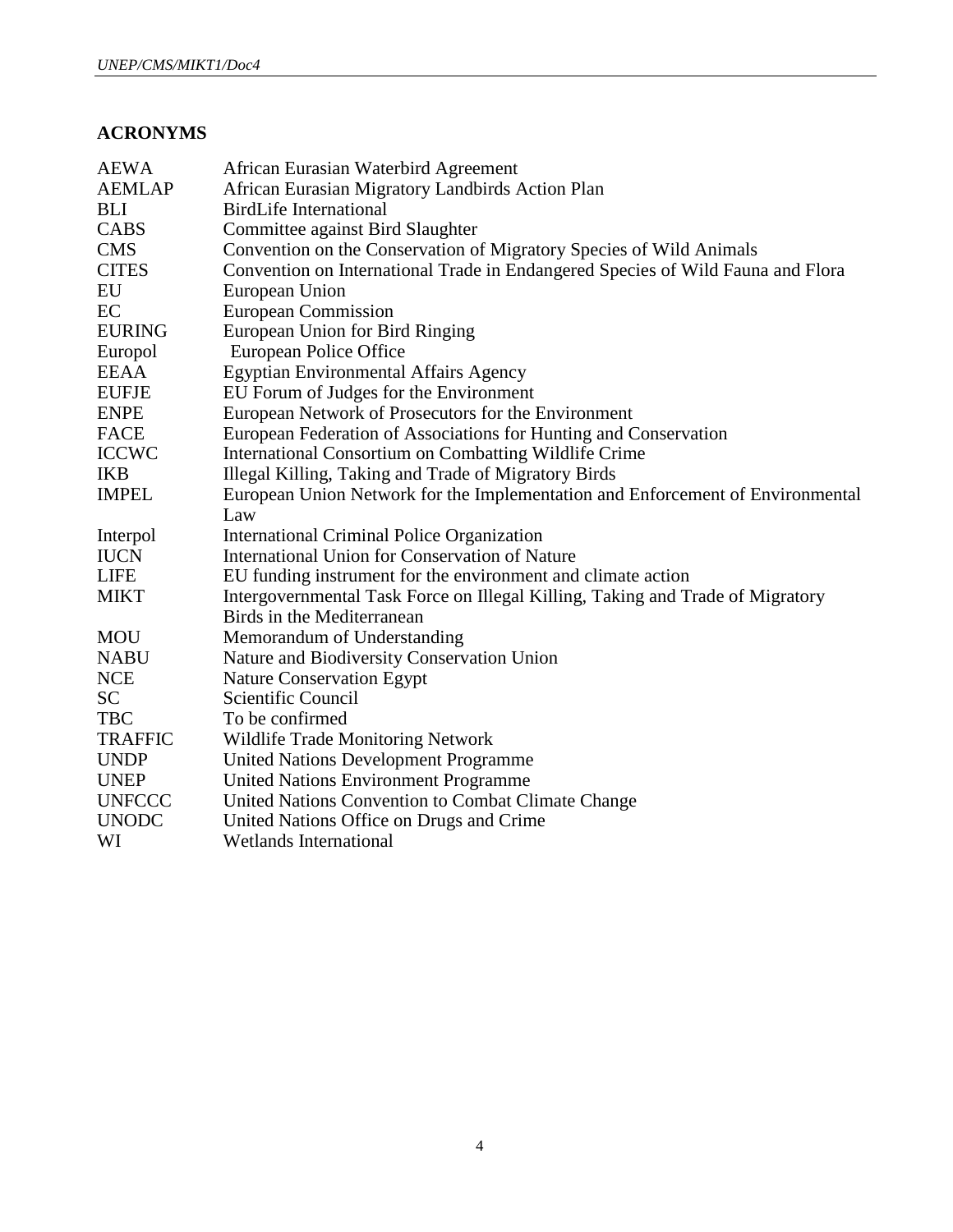# **2.0 PROGRAMME OF WORK MATRIX**

| <b>Thematic</b><br><b>Area</b>                     | Objective                                                                                     | <b>Action</b>                                                                                                                                                  | <b>Expected result</b>                                                                                                                                                               | $Scope +$<br><b>Responsible</b><br><b>bodies</b>                         | <b>Budget</b><br><b>Estimate</b> | <b>Timeline</b> | <b>Priority</b><br>(Core /<br>High /<br>Medium) |
|----------------------------------------------------|-----------------------------------------------------------------------------------------------|----------------------------------------------------------------------------------------------------------------------------------------------------------------|--------------------------------------------------------------------------------------------------------------------------------------------------------------------------------------|--------------------------------------------------------------------------|----------------------------------|-----------------|-------------------------------------------------|
| <b>Legal and</b><br><b>institutional</b><br>issues | <b>Ensure that national</b><br>legislation complies<br>with international<br>and regional law | Adaptation of national legal<br>frameworks regulating bird<br>trapping, hunting and trade                                                                      | Sustainable use principle is<br>implemented in wildlife hunting,<br>trapping and trade legislation in<br>all Mediterranean coastal<br>countries                                      | National<br>Authorities,<br>EC, CITES,<br><b>FACE</b>                    |                                  |                 |                                                 |
|                                                    | Provide the judiciary<br>sector with clear<br>guidelines for<br>sentencing                    | Elaboration of sentencing<br>guidelines, identifying<br>aggravating circumstances in<br>non-European Mediterranean<br>countries                                | Aggravating circumstances are<br>identified and integrated in the<br>legal framework to influence<br>effective prosecution and<br>sentencing in wildlife crimes as<br>serious crimes | Non-EU<br>National<br>Authorities,<br>EUFJE,<br><b>ENPE</b>              |                                  |                 |                                                 |
|                                                    | <b>Ensure that existing</b><br>legislation is properly<br>enforced                            | Set up regular inspections<br>schemes (markets, restaurants,<br>borders, bird trapping areas,<br>customs, etc.)                                                | The level of detection of IKB<br>has been significantly improved                                                                                                                     | Law<br>Enforcement<br>authorities,<br><b>INTERPOL</b>                    |                                  |                 |                                                 |
|                                                    | <b>Capacity-building of</b><br>enforcement chain<br>and judiciary                             | Appointment of environmental<br>prosecutors in those countries<br>with no environmental<br>prosecutors office                                                  | Creation of specialized law<br>enforcement units in non-EU<br>Mediterranean countries                                                                                                | Non-EU<br>National<br>Authorities                                        |                                  |                 |                                                 |
|                                                    |                                                                                               | Set up a pan-Mediterranean<br>network of environmental<br>enforcement actors (judiciary<br>and law enforcement officials)                                      | National environmental<br>enforcement chain avail of a<br>platform to exchange best<br>practice in combatting IKB<br>across the Mediterranean                                        | National<br>Authorities                                                  |                                  |                 |                                                 |
|                                                    |                                                                                               | Organize a meeting of the pan-<br>Mediterranean enforcement<br>network (this meeting could be<br>held back to back with one of<br>the meetings proposed below) | Engagement of the non-EU<br>Mediterranean environmental<br>practitioners network with the<br>EU networks counterparts                                                                | National<br>authorities,<br>EUFJE,<br>ENPE,<br>INTERPOL,<br><b>IMPEL</b> |                                  |                 |                                                 |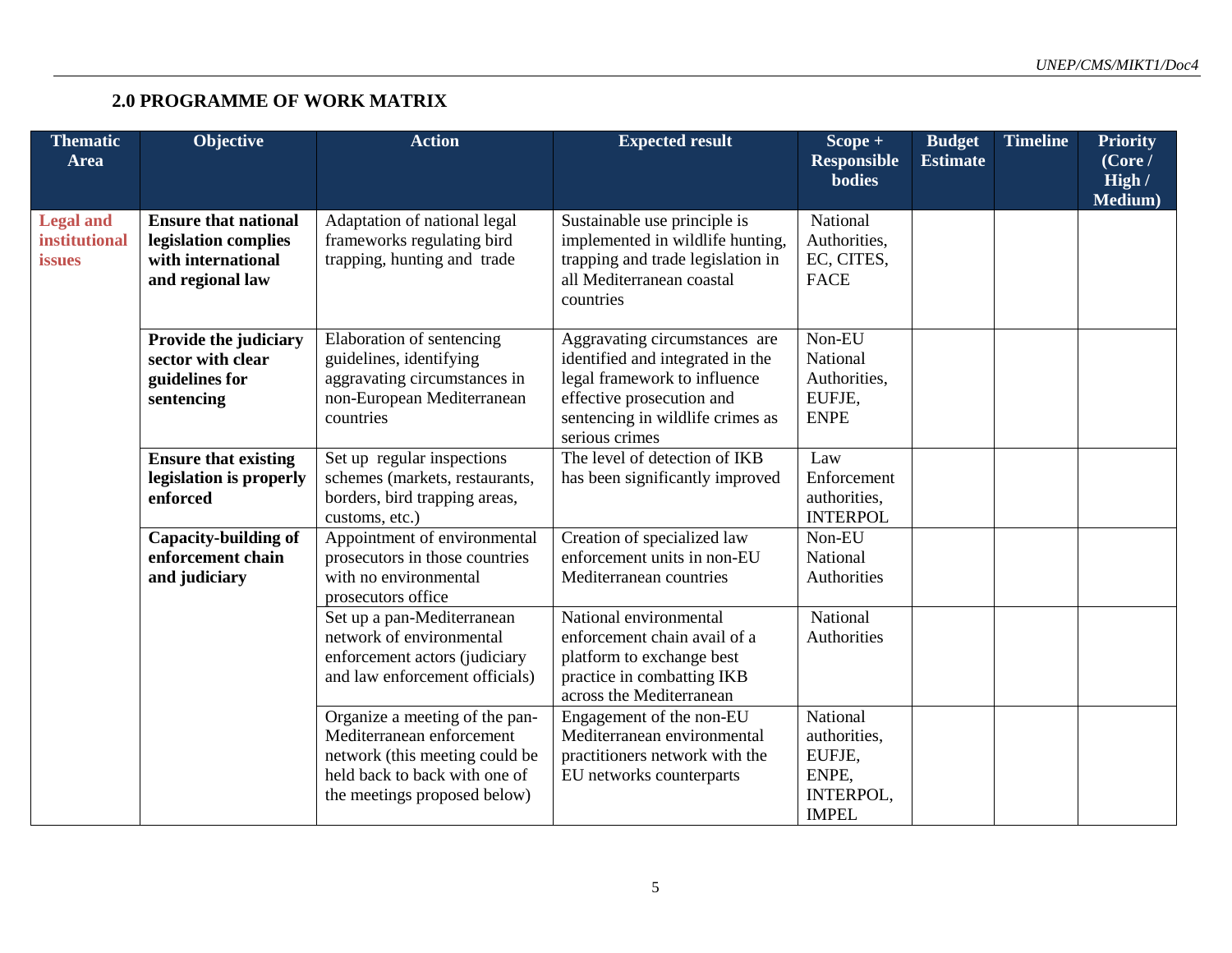|                                          |                                                                                                                                   | Organize one training seminar<br>in EU Mediterranean countries<br>on environmental crime for<br>police officers, inspectors,<br>prosecutors, judges.<br>Organize one training seminar<br>in non-EU Mediterranean<br>countries on environmental<br>crime for police officers,<br>inspectors, prosecutors, judges.<br>Creation of a pan-<br>Mediterranean portal/database<br>for environmental enforcement<br>professionals (species affected,<br>methods used, hotspot | Legal officers and judiciary are<br>better trained to address IKB in<br>the Mediterranean<br>The environmental practitioners<br>networks avail of the knowledge<br>and evidence based data to<br>improve their work and<br>exchange information and best | EU / EUFJE,<br>UNEP,<br>ENPE,<br>IMPEL,<br>Europol,<br><b>INTERPOL</b><br>Non-EU Law<br>Enforcement<br>Authorities,<br>UNEP,<br><b>INTERPOL</b><br>Law<br>Enforcement<br>Authorities,<br>CMS.<br>TRAFFIC, |  |  |
|------------------------------------------|-----------------------------------------------------------------------------------------------------------------------------------|-----------------------------------------------------------------------------------------------------------------------------------------------------------------------------------------------------------------------------------------------------------------------------------------------------------------------------------------------------------------------------------------------------------------------------------------------------------------------|----------------------------------------------------------------------------------------------------------------------------------------------------------------------------------------------------------------------------------------------------------|-----------------------------------------------------------------------------------------------------------------------------------------------------------------------------------------------------------|--|--|
|                                          |                                                                                                                                   | locations, penalties and<br>sanctions)                                                                                                                                                                                                                                                                                                                                                                                                                                | practices                                                                                                                                                                                                                                                | ENPE,<br>EUFJE,<br>IMPEL,<br><b>NGOs</b>                                                                                                                                                                  |  |  |
|                                          |                                                                                                                                   | Reinforce institutional capacity<br>of national authorities in charge<br>of bird conservation and<br>hunting                                                                                                                                                                                                                                                                                                                                                          | National authorities are better<br>organized and have improved<br>capacity to address IKB                                                                                                                                                                | National<br>Authorities,<br>CMS, CITES                                                                                                                                                                    |  |  |
| <b>Conservation</b><br>and<br>monitoring | <b>Address illegal killing</b><br>of birds in trouble<br>spot areas to assist<br>developing<br>appropriate and local<br>solutions | Organize national Workshops<br>involving all key stakeholders<br>to agree urgent measures to<br>address illegal killing taking<br>and trade of migratory birds                                                                                                                                                                                                                                                                                                        | A comprehensive picture is<br>provided to national authorities<br>on the scale and impact of illegal<br>trade and the species affected,<br>and national action plans on IKB<br>are adopted                                                               | National<br>Authorities,<br>Law<br>Enforcement<br>Authorities,<br>CMS, WI                                                                                                                                 |  |  |
|                                          |                                                                                                                                   | Organize a specific Workshop<br>to tackle IKB of raptors in the<br>Eastern Mediterranean and the<br>Middle East                                                                                                                                                                                                                                                                                                                                                       |                                                                                                                                                                                                                                                          | Eastern Med.<br>National<br>Authorities,<br>Raptors<br>MOU,<br>CITES, BLI                                                                                                                                 |  |  |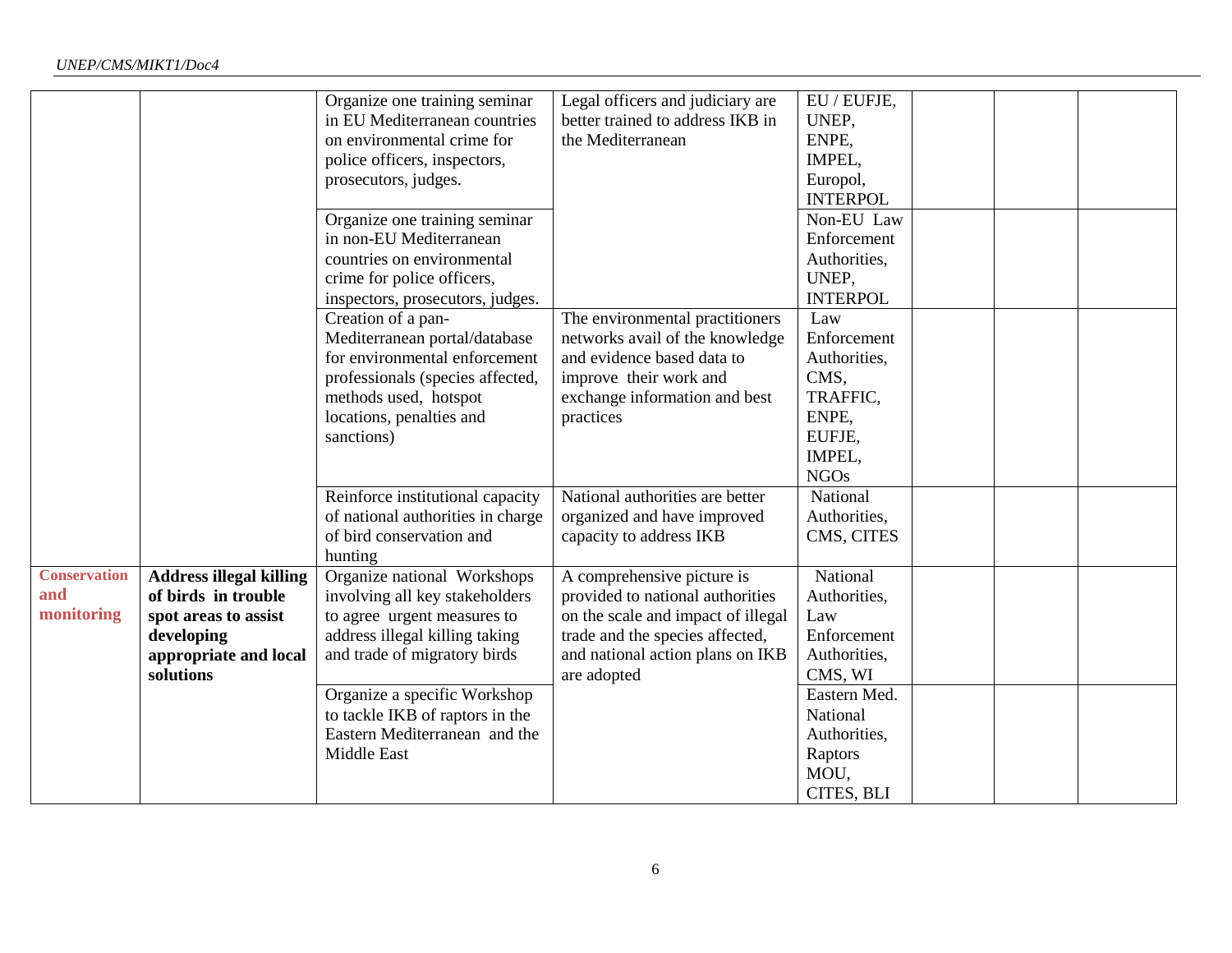| <b>Undertake research</b><br>to better understand<br>the impacts of IKB<br>and the species<br>affected                                                               |                                                                                                        | A study is conducted to gather<br>demographic data on the<br>species affected by IKB, its<br>impacts on population levels,<br>migration patterns and stop-<br>over sites | Scientific data is properly<br>collated to better tackle IKB in<br>the Mediterranean region                                                                                          | EC, WI,<br>EURING,<br><b>BLI</b>                                      |  |
|----------------------------------------------------------------------------------------------------------------------------------------------------------------------|--------------------------------------------------------------------------------------------------------|--------------------------------------------------------------------------------------------------------------------------------------------------------------------------|--------------------------------------------------------------------------------------------------------------------------------------------------------------------------------------|-----------------------------------------------------------------------|--|
|                                                                                                                                                                      |                                                                                                        | Undertake a review on legal<br>and illegal trade of wild birds<br>in the Mediterranean region                                                                            | Data on illegal trade is collected<br>in the Mediterranean to measure<br>the scale of this wildlife crime.                                                                           | Range<br>countries /<br>Raptors<br>MOU,<br>EEAA, NCE,<br><b>CITES</b> |  |
| of IKB activities on<br>the ground                                                                                                                                   | <b>Improve surveillance</b>                                                                            | Increase the number of wardens<br>and rural police that patrol<br>areas where IKB takes place,<br>and provide adequate training                                          | Legislation on bird protection is<br>enforced and illegal activities are<br>discouraged                                                                                              | National<br>Authorities,<br><b>CABS</b>                               |  |
| <b>A Knowledge</b><br>Management base is<br>constructed to better<br>and trends of IKB in<br>the Mediterranean<br>and as a basis for<br>research and<br>conservation | understand the status                                                                                  | Establishment of a Knowledge<br>Management Portal and<br>adoption of a regional<br>monitoring scheme of the status<br>and trends of IKB in the<br>Mediterranean          | Trends of IKB in the<br>Mediterranean are properly<br>monitored using comparable<br>methodologies at regional level                                                                  | National<br>Authorities,<br>CMS, BLI                                  |  |
| depend on illegal<br>for subsistence                                                                                                                                 | <b>Alternative sources of</b><br>income are identified<br>for communities that<br>hunting and trapping | Undertake national socio-<br>economic studies on IKB to<br>better understand the drivers of<br>bird crime                                                                | Reliable data on the social,<br>economic and cultural<br>dimensions of IKB is available<br>to better tackle IKB at national<br>and regional level and enable<br>conservation efforts | National<br>Authorities,<br><b>BLI</b>                                |  |
|                                                                                                                                                                      |                                                                                                        | Eco-tourism projects are<br>promoted in non-EU countries<br>involving local people                                                                                       | Local communities in source<br>countries are engaged and<br>benefit from wildlife<br>conservation activities                                                                         | Non-EU -<br>National<br>Authorities,<br><b>BLI</b>                    |  |